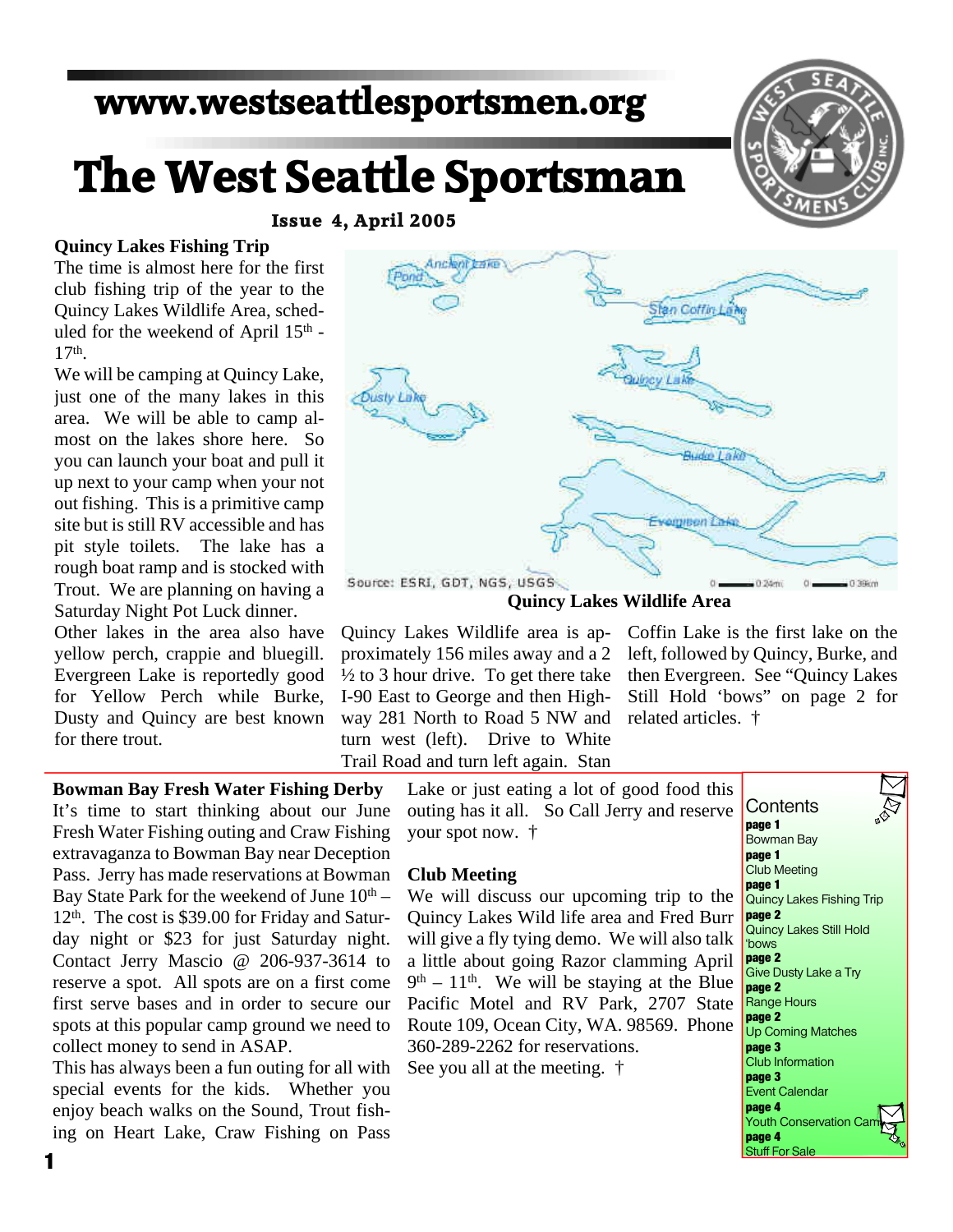#### **Quincy Lakes Still Hold 'bows**

*From a Fishing and Hunting News article by Leroy Ledeboer*

Just about all of the Basin's put-n-take trout lakes that opened March 1 lived up to expectations, kicking out plenty of rainbows, particularly for bait plunkers. The hottest fishing might have been at the twin Caliches and little Martha Lake, all three right off I-90 near the town of George. But by now those small ponds are pretty well fished down, so if you're looking at a late March or early April trout foray, think Quincy Wildlife Area.

On the opener, Quincy and Burke, the two big trout reservoirs in the Quincy WA, were completely ice-free, allowing easy boat launching and plenty of shoreline access for several hundred anglers.

Around 9 a.m. that morning I hiked around Quincy, which had drawn the biggest crowd. Campers, motor homes and tents were crammed into the lake's rugged camping spots, and some anglers were already cleaning their catches. Shore anglers were still plunking Power Baits, worms, marshmallows or shrimp.

"I've caught fish on everything but my spinner," said one angler who was disgorging a swallowed hook from a trout. "They won't hit that, but any bait fished off the bottom will catch trout. I'm using a big hook, hoping the smaller trout won't swallow it, but

it doesn't always work. One more and I'm done."

Success was the story all around Quincy; Few holdovers or the bigger triploids that were planted last fall were getting nailed that morning, but those yearlings were providing plenty of action. Trollers weren't exactly hammering the trout, but they too were having decent outings, again mainly because of those yearlings.

When I moved to Burke, I found far less pressure and the fishing seemed a little slower. Most shoreline anglers had at least a couple of fish on their stringers, but the quick limits hadn't materialized. Still, considering their liberal plants of both catchables and triploids, there's no reason why Burke's 'bows shouldn't be on a par with Quincy's.

The good news for both of these lakes is that they're big enough that even those first couple of days of steady angling pressure won't decimate rainbow numbers. If the pattern of; recent years holds, they should be decent trout lakes at least through May, and even early April trollers and flyroddiers should have increased odds. By then both lakes will be well into their various bug hatches, the trout will be suspended over deeper water, and a higher percentage of those 16- to 19-inch 'bows should start showing up.

The biggest early disappointment was Dusty lake, the newly designated selective gear walk-in lake in this chain. Two young flyrodders who'd packed in their float tubes said they'd caught and released half a dozen 16- to 19-inch rainbows just after first light, using Woolly Bugger and black leech patterns, then it went dead.

A few days later Terry Allan of Manson and a buddy spent three hours on Dusty and only hooked a couple of 14-inchers.

Again, though, don't turn your hack on this one. If you're willing to make the 1/2 mile hike in to test either your fly patterns or single barbless hooked spinners, Dusty could be an excellent go-to spot in April and May. It's a deep canyon lake, and the chilly waters of early March may not have been conducive to a good near-the-surface trout bite; but this lake is going to turn on. Shoreline anglers have plenty of room and should do more than OK, but pack along that float tube for even better access. †

#### **Give Dusty Lake a Try**

A friend from work reported that he had recently fished Dusty Lake with some very good results. Using a float tub and a fly he had caught and released 17 trout the largest of which was 24 inches. Dusty's rules from Mar 1 thru Nov 30 are; No min. Size, Daily limit 1, Selective gear rules apply which means single barbless hooks. Double check game department rules for complete regulations. †

# **Up coming Small bore & Air Matches**

| Apr 23    | Puyallup  | Junior International 3-P PTO        |
|-----------|-----------|-------------------------------------|
| May 6     | Wenatchee | Junior air rifle match              |
| May 7-8   | Wenatchee | Jr. Outdoor Championships           |
| May 21-22 | Ariel     | 3-position PTO (60-40-40)           |
| Jun 4-5   | Tacoma    | Schutzenfest / NRA 3-P Championship |
| Jun 11-12 | Tacoma    | CanAm prone                         |
| Jun 25-26 | Puyallup  | <b>NRA 3-Position Regional</b>      |
| Jul 9-10  | Tacoma    | Koehler Memorial Prone              |
|           |           |                                     |

### **Range Hours and Activity**

Monday - Small Bore - 6 PM Tuesday - Spring Pistol League Wednesday - Juniors - Call Fred Burr at 206-935-4883 for information. Cost: Adult members \$2.00, nonmembers \$4.00, Juniors \$1.00.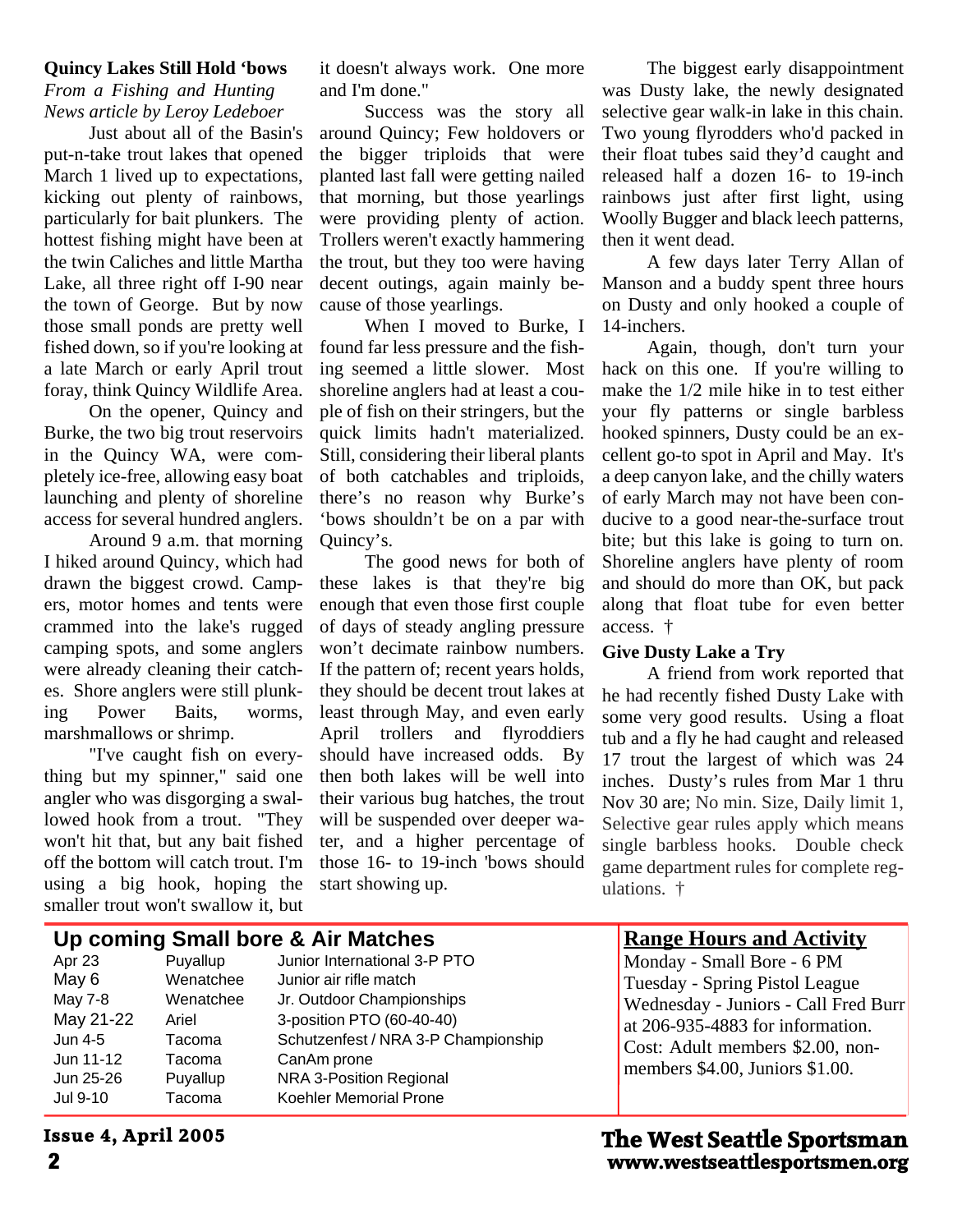#### **The West Seattle Sportsmen's Club Sponsors of the Roger Dahl Rifle Training Range**

| <b>OFFICERS</b>            |              | <b>TRUSTEES</b>                             |
|----------------------------|--------------|---------------------------------------------|
| President – Cam Robison    | 206-431-8337 | Jerry Mascio 206-937-3614                   |
| Vice Pres. – Greg Boyd     | 425-337-3771 | <b>Frank Novito</b>                         |
| Secretary - Tony Olszewski | 425-226-5643 | <b>Rolf Erickson</b>                        |
| Treasurer – Fred Burr      | 206-935-4883 |                                             |
| Rec. Sec. – Richard George |              | Contact us at info@westseattlesportsmen.org |
|                            |              |                                             |

The West Seattle Sportsmen's Club was founded in 1934 by a group of fourteen men who had the foresight to see that sportsmen, in a united group, would present views, be better heard and achieve goals that were not possible when actioned as unorganized individuals. The ambitions of these charter members, who strove for the propagation of wildlife and habitat as well as the conservation of all our natural resources, has proven prophetic, for today multitudes of individuals and sporting groups are carrying on the job of conserving the remaining outdoor assets of natural America. The West Seattle Sportsmen's Club helps lead in this fight in the state of Washington. A member has the opportunity to join others in formulating club action in achieving and maintaining these goals.

However, "all work and no play" is not the format of the club. Many events are spaced throughout the year to insure a member many chances to participate in sportsmen's activities. For \$25, what more could a person ask than the opportunity to go salmon fishing with a group of his friends on a charter boat, fresh water fishing with other members and their families, have a salmon bake, a clam feed, or attend a banquet especially for the ladies. But there's more - he can shoot on the club range, go rabbit hunting, and if nothing else, should get \$25 worth just by watching the kids of the community have a real ball at the Kid's Fishing Derby. To sum it all up, a guy gets at least a hundred dollars worth of fun out of a year's membership.

# **Events Calendar**

Apr 6<sup>th</sup> - Club Meeting April 9th-11th Razor Claming Open Apr 15<sup>th</sup>-17<sup>th</sup> - Quincy Fishing Trip April 23rd-25th Razor Claming Open Jun 1st - Clam Bake Jun 10<sup>th</sup>-12<sup>th</sup> - Bowman Bay Fresh Water Fishing Derby July - Aug - Smelting Aug 4th - Salmon Bake

If you have any ideas for programs to have at the club meeting or any good outing ideas let one of the Officers or Trustees know. You may contact us at:

info@westseattlesportsmen.org

| <b>New</b>                                                                                                                                                                                                                                                                                                     | <b>MEMBERSHIP APPLICATION</b><br><b>WEST SEATTLE SPORTSMEN'S CLUB</b> |                                          | <b>Renewal</b>      |  |  |  |
|----------------------------------------------------------------------------------------------------------------------------------------------------------------------------------------------------------------------------------------------------------------------------------------------------------------|-----------------------------------------------------------------------|------------------------------------------|---------------------|--|--|--|
|                                                                                                                                                                                                                                                                                                                |                                                                       |                                          | <b>Date</b>         |  |  |  |
| propagation and conservation of game birds, game animals, and fish in the State of Washington, do hereby apply<br>for membership in the WEST SEATTLE SPORTSMEN'S CLUB and tender herewith the sum of \$<br>payment of one year's dues.                                                                         |                                                                       |                                          |                     |  |  |  |
| "I solemnly swear that I will abide by the Constitution and By-Laws of the West Seattle Sportsmen's Club and<br>help in its up-building and I will not willfully disobey the Game Laws wherever I fish or hunt. I will always be<br>a true sportsman both in the field and to my brother members at all times. |                                                                       |                                          |                     |  |  |  |
|                                                                                                                                                                                                                                                                                                                | <u> 1980 - Johann Barn, mars an t-Amerikaansk politiker (</u>         | If you would like to<br>receive the Club |                     |  |  |  |
| Street Address                                                                                                                                                                                                                                                                                                 |                                                                       | newsletter by email                      |                     |  |  |  |
|                                                                                                                                                                                                                                                                                                                |                                                                       | check here.                              |                     |  |  |  |
| Phone Reserves and Phone Reserves and Phone Reserves and Phone Reserves and Phone Reserves and Phone Reserves and Phone Reserves and Phone Reserves and Phone Reserves and Phone Reserves and Phone Reserves and Phone Reserve                                                                                 |                                                                       |                                          |                     |  |  |  |
| (New Only)                                                                                                                                                                                                                                                                                                     |                                                                       |                                          |                     |  |  |  |
| The West Seattle Sportsman                                                                                                                                                                                                                                                                                     |                                                                       |                                          | Issue 4, April 2005 |  |  |  |

### **www.seattlesportsmen.org 3 The West Seattle Sportsman**